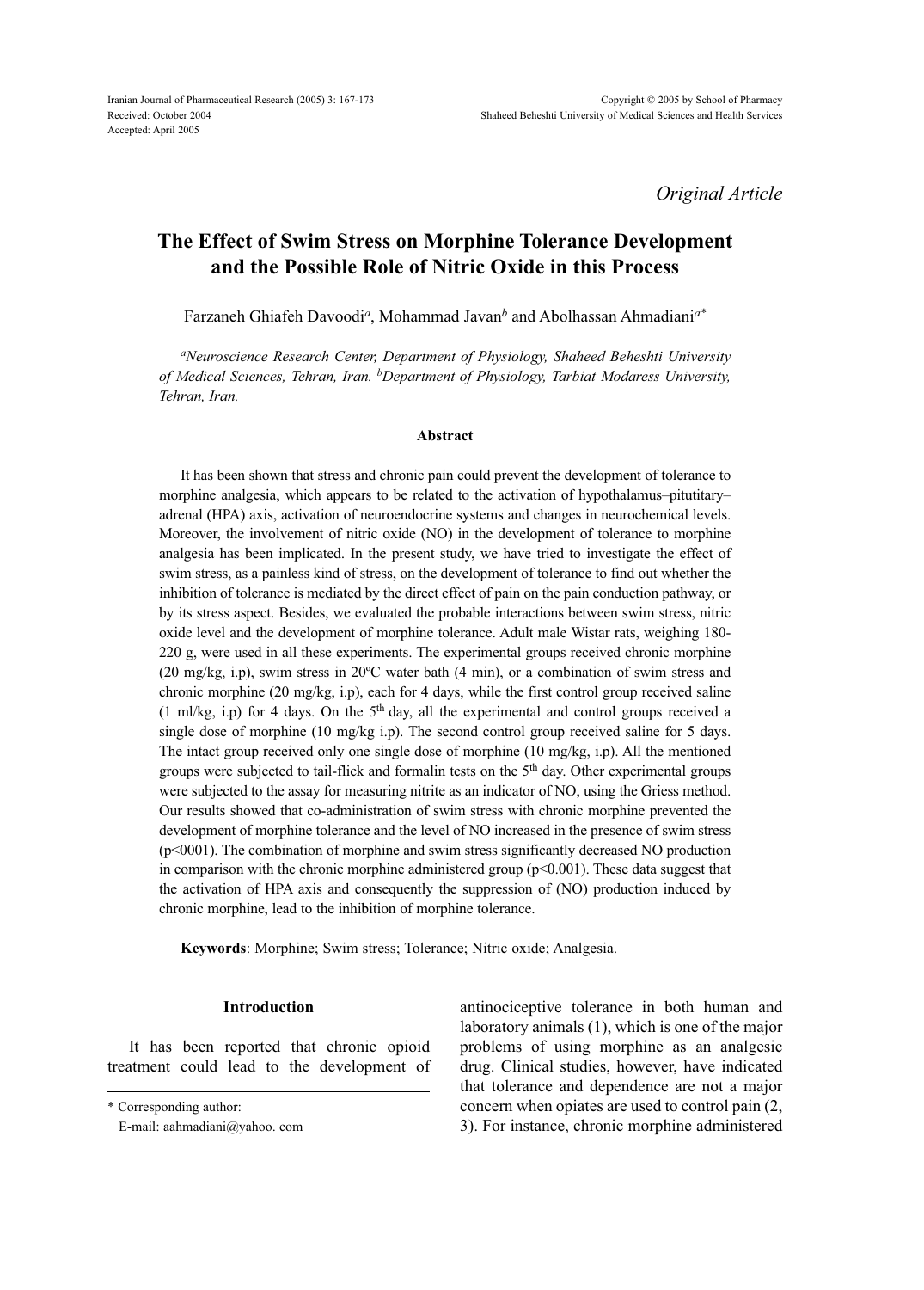in the presence of formalin-induced pain does not lead to the development of analgesic tolerance in rats (3- 6).

There are some evidence indicating that the hypothalamic-pituitary-adrenal (HPA) axis is involved in the development of tolerance to morphine analgesia and could respond to stressful stimuli such as formalin induced pain (7-9). For example, it has been found that adrenocorticotropin hormone can prevent the development of tolerance to morphine analgesia (10) or stress produced by the same effect on intact mice, but not on the adrenalectomized mice (11). Both adrenalectomy (12) and hypophysectomy have been shown to potentiate the opiate tolerance and interestingly, the effects of hypophysectomy were reversed by the replacement of ACTH (13). These results raise the possibility that blockage of tolerance development by formalin-induced pain is related to the activation of HPA axis, following formalin injection. Supportive data by Vacarrino and Couret (3) showed that genetical differences in stress induced HPA activity, may contribute to differential development of tolerance to morphine analgesia during pain. The inhibition of tolerance development by formalin-induced pain depends on corticosterone activity, such that an increase in corticosterone triggered by the stress fullness of pain, acts to attenuate the tolerance development (14). Moreover, it has been demonstrated that chronic administration of opioids leads to the development of tolerance to their stimulatory effects on the HPA axis (15-17). The effect of opioids on the HPA axis is currently thought to be mediated, directly or indirectly, by the release of corticotropine releasing factor (CRF) (18).

Recent studies have suggested that opioid tolerance may also be mediated by increased production of nitric oxide (NO). NO has also been implicated in nociception processing (19). It has been shown that nitric oxide synthase (NOS) inhibitors attenuate tolerance development following chronic morphine administration (20- 23). It has also been reported that increased NO production potentiates morphine analgesia and enhances the development of morphine tolerance in mice (24). NO production is one of the mechanisms that has been shown to be

involved in the development and maintenance of morphine tolerance, in addition to the activation of NMDA receptors, translocation and activation of protein kinase C (PKC) (25).

The localization of constitutive NOS (cNOS) in hypothalamic cells, which regulates the activity of the HPA axis, suggests that NO may play a physiological role in HPA axis activation following different stimuli. The role of endogenous NO in the regulation of the HPA axis activity remains controversial, because in different preparations contradictory results have been reported. Both stimulatory and inhibitory effects of NO on the stimulated release of CRH were observed in a short-term -culture of the hypothalamus tissue (26). On the other hand, stress induced NO production in the adrenal cortex, attenuates the adrenal corticosterone release stimulated by stressinduced ACTH release, or facilitates recovering of the increased corticosterone to the basal level (27). In support of this hypothesis, Pasternak et al. (28) reported the implication of NO in the development of tolerance and dependence to mu receptor agonists. They demonstrated that a NOS inhibitor blocked the development of tolerance to morphine (28, 29). NO may modulate the release of corticosterone from the adrenal cortex *in-vivo* and it has been found that immobilization induced stress, provoke a marked increase in neuronal NOS (nNOS) mRNA expression in the adrenal cortex (27, 30).

Therefore, considering the inhibitory effect of chronic pain on the development of tolerance to opioids, which is accounted by the stress aspect of pain and activation of HPA axis, the present study was designed to study the effect of swim stress, as a non painful stress, on the development of tolerance. In parallel, we also measured the amount of nitrite, as a metabolite of NO, to investigate the probable correlation between NO production and swimstress induced inhibition of morphine tolerance.

# **Experimental**

# **Animals**

Male Wistar rats (Pasteur Institute, Iran) weighing 180-220 g, whith 3-5 rats housed per cage, were fed with a pellet diet and tap water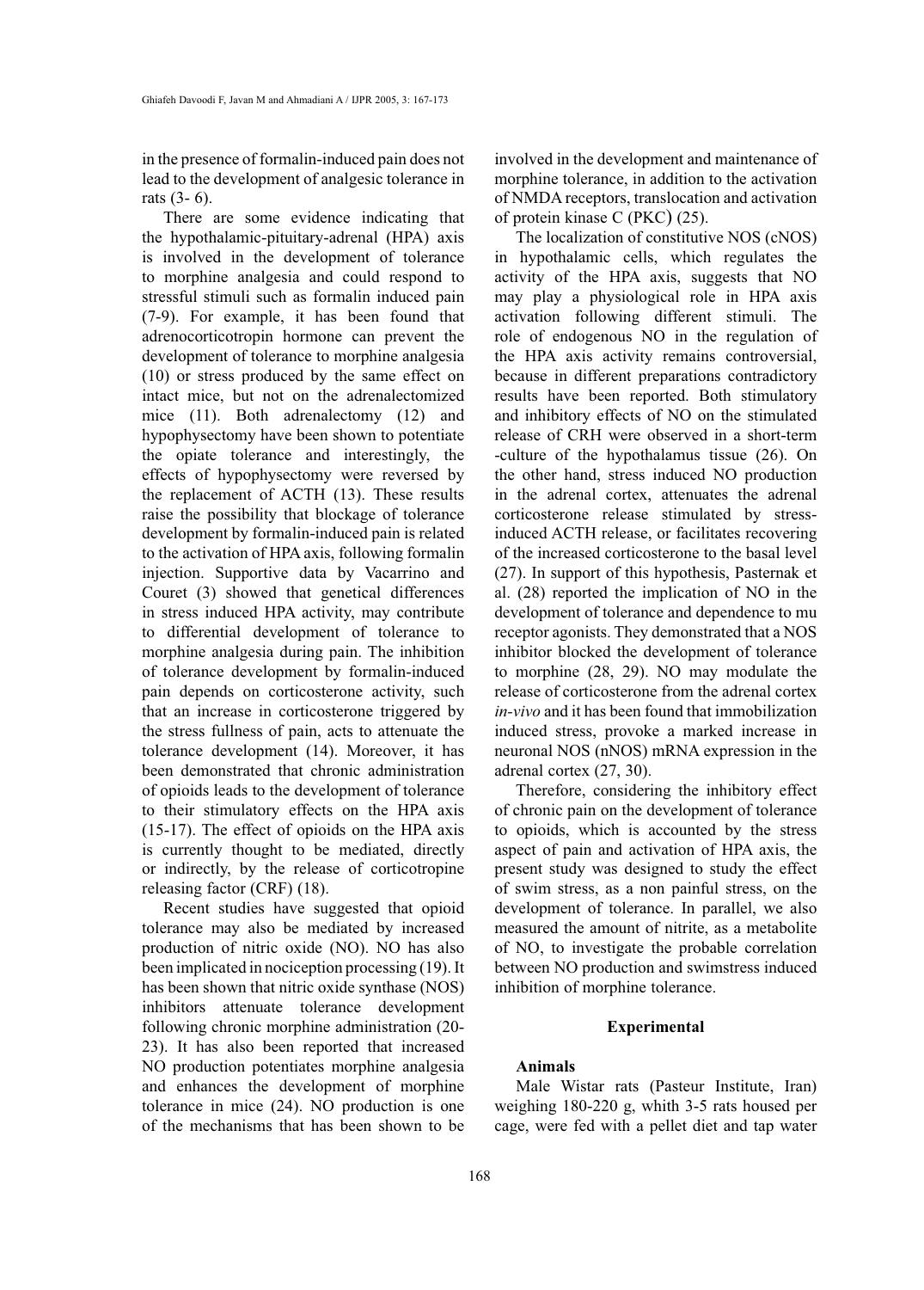ad libitum. Environmental conditions were standardized  $(22 \pm 2^{\circ}C \text{ and } 12 \text{ h artificial lighting}$ per day). Experimental procedures confirmed to national and international protocols regarding animal welfare. Eight rats were used for each treatment group.

## **Reagents**

The chemicals used in this study were as follows:

Morphine Sulfate (Temad, Iran), N-(1- Naphthyt) Ethylene Diamine Dihydrochloride (Sigma, Germany); 5-Sulfosalicylic acid dihydrate; Sodium hydroxide; Natrium Nitrite (Merck, Germany), Ammonium chloride; Phosphoric acid; (Fluka, Switzerland)

#### **Methods**

## *Procedure of swimming stress*

The swim stress test was carried out in a cylindrical plastic container, 28 cm in diameter and 44cm in height. The level of water ranged between 30-35 cm above the floor, so that in all cases escape from the cylinder was impossible. The water temperature was monitored carefully and maintained at 20±1ºC To examine the effect of swim stress on the development of tolerance to morphine analgesia, rats were individually made to swim daily for 4 min in water for 4 days (31).

## *Morphine Tolerance induction*

Rats were rendered tolerant by daily injections of morphine (20 mg/kg), dissolved in physiological saline and administered intrapritoneally (i.p) for 4 days (3).

# *Assessment of morphine analgesia*

Twenty-four hours after the final injection for tolerance induction, pain sensivity was assesed using the tail-flick and formalin tests as described previously (32), after administration of a single dose of morphine (10 mg/kg, i.p) on the 5<sup>th</sup> day.

## *Measurment of nitrite*

Animals were decapitated to collect their blood. The serum samples were separated and stored at -70ºC until the measuring time. NO was measured using Griess reaction (33, 34).

*Test groups*

Saline: These animals received saline for 5 days. Sal/M: These animals received saline for 4 days and a single dose of morphine (10 mg/kg, i.p) on the  $5<sup>th</sup>$  day. M: These animals received morphine for 4 days (20 mg/kg,i.p) and a single dose of morphine (10 mg/kg, i.p) on the 5<sup>th</sup> day. SS/M: These animals received swim stress for 4 days and a single dose of morphine (10 mg/kg, i.p) on the  $5<sup>th</sup>$  day. SSM/M: These animals received swim stress combined with morphine (20mg/kg) for 4 days and a single dose of morphine (10 mg/kg, i.p) on the  $5<sup>th</sup>$ day. Intact: These animals received only a single dose of morphine (10 mg/kg, i.p) on the  $5<sup>th</sup>$ day.

#### *Statistical analysis*

All the data were analyzed using paired and unpaired t-tests and the one–way analysis of variance (ANOVA), followed by Tukey's test for multiple comparison. P<0.05 was considered as significant.

# **Results and Discussion**

As shown in Figures 1 and 2, a significant tolerance to morphine (10 mg/kg, i.p) was induced in rats receiving chronic morphine (20 mg/kg,i.p for 4 days) in the absence of stress, but not in the rats receiving the similar doses of morphine in the presence of swim stress ( $p<0.05$ ). There was no significant difference between the animals that received a single dose of morphine (10 mg/ kg) on the  $5<sup>th</sup>$  day (intact rats) and those which received swim stress for 4 days and a single dose of morphine on the 5th day.

The results of the formalin test indicated that in acute phase, the rats that received swim stress and those which received chronic morphine combined with the swim stress, both showed significant analgesia comparing to the animals that received saline or chronic morphine  $(p<0.01)$ (Fig. 3).

In chronic phase of the formalin test, the animals which received only swim stress or the combination of swim stress and chronic morphine, showed significant decrease in the development of tolerance in comparison with those that received chronic morphine  $(p<0.01$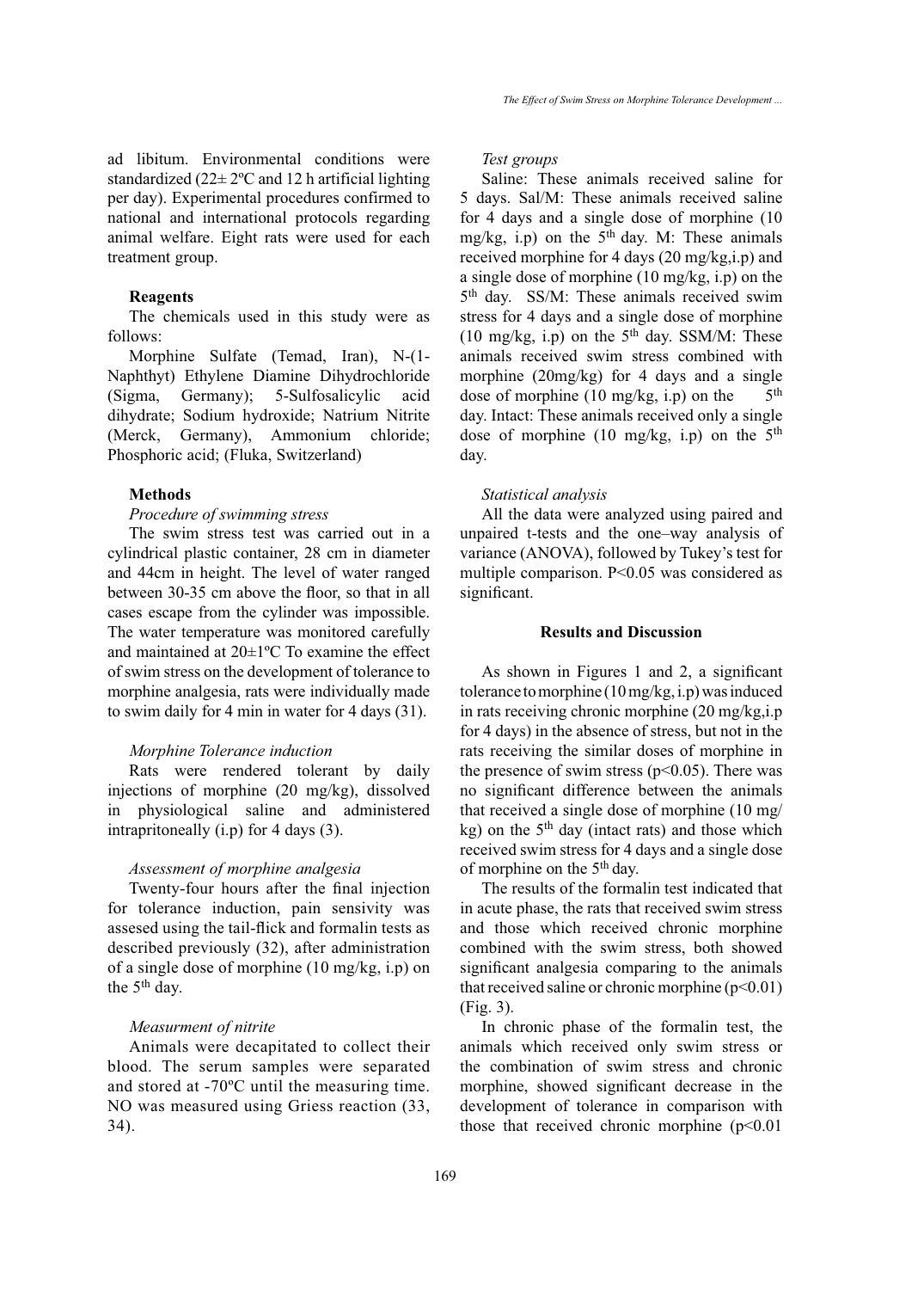

**Figure 1**. Repetitive administration of morphine (20 mg/ kg) for 4 days results in tolerance development to the analgesic effect of morphine (10 mg/kg) in tail flick test. Control=received a single dose of morphine (10 mg/kg) on the  $5<sup>th</sup>$  day, Saline=received saline (1 ml/kg) for 5 days, Sal/M=received saline (1 ml/kg) for 4 days and morphine (10 mg/kg) on the 5th day, M=received morphine (20mg/kg) for 4 days and a single dose of morphine (10 mg/kg) on the 5th day.

\*P<0.05 \*\*P<0.01 \*\*\*P<0.001 \*\*\*\*P<0.0001

#### and p<0.05, respectively) (Fig.4).

Our results showed that NO production increased significantly in the animals that received chronic morphine, compared with the control group (p<0.001). Moreover, NO production increased in the rats that received swim stress and those that received a combination of chronic morphine and swim stress, but this increase was significantly lower than that of the animals which received only chronic morphine (p<0.01, Fig.5).

It has been reported that chronic pain inhibits



**Figure 3.** Swim stress delayed the development of tolerance to analgesic effect of morphine (10 mg/kg) in the first phase of formalin test. Saline=received saline (1 ml/kg) for 5 days, Sal/M=received saline (1 ml/kg) for 4 days and a single dose of morphine (10 mg/kg) on the 5<sup>th</sup> day, M=received morphine (20 mg/kg) for 4days and a single dose of morphine (10 mg/kg) on the  $5<sup>th</sup>$  day. SS/M=received swim stress for 4 days and morphine (10 mg/kg) on the 5<sup>th</sup> dy, SSM/M=received a combination of swim stress and morphine (20 mg/kg) for 4days and a single dose of morphine (10 mg/kg) on the  $5<sup>th</sup>$  day. \*P<0.05 \*\* P<0.01



**Figure 2.** Swim stress delayed the development of tolerance to analgesic effect of morphine (10 mg/kg) in the tail flick test. Sal/M=received saline (1 ml/kg) for 4 days and morphine (10 mg/kg) on the 5<sup>th</sup> day, M=received morphine (20 mg/kg) for 4 days and morphine (10 mg/kg) on the  $5<sup>th</sup>$  day. SS/M=received swim stress for 4 days and morphine (10 mg/kg) on the 5<sup>th</sup> day, SSM/M=received a combination of swim stress and morphine (20 mg/kg) for 4 days and a single dose of morphine (10 mg/ kg) on the  $5<sup>th</sup>$  day.  $*P<0.05$   $*P<0.01$   $**P<0.001$ 

the development of morphine tolerance and this effect is mediated through the stress aspect of pain and the activation of HPA axis. Chronic morphine administration can suppress HPA axis and leads to the development of tolerance. It should also be noted that stress could activate the opioid system (14). The inhibitory effect of foot shock and psychological stresses on the tolerance development has been demonstrated to be mediated through the Vasopersin– Arginine system (35). Stress, through adrenal



**Figure 4.** Swim stress delayed the development of tolerance to the analgesic effect of morphine (10 mg/kg) in the seconed phase of formalin test. Saline=received saline (1 ml/kg) for 5 days, Sal/M=received saline (1 ml/kg) for 4 days and morphine (10 mg/kg) on the  $5<sup>th</sup>$  day, M=received morphine (20 mg/kg) for 4days and a single dose of morphine (10mg/kg) on the 5th day. SS/M=received swim stress for 4 days and morphine (10 mg/kg) on the  $5<sup>th</sup>$  day, SSM/M=received a combination of swim stress and morphine (20 mg/kg) for 4 days and a single dose of morphine (10 mg/kg) on the 5<sup>th</sup> day. \*P<0.05 \*\*P<0.01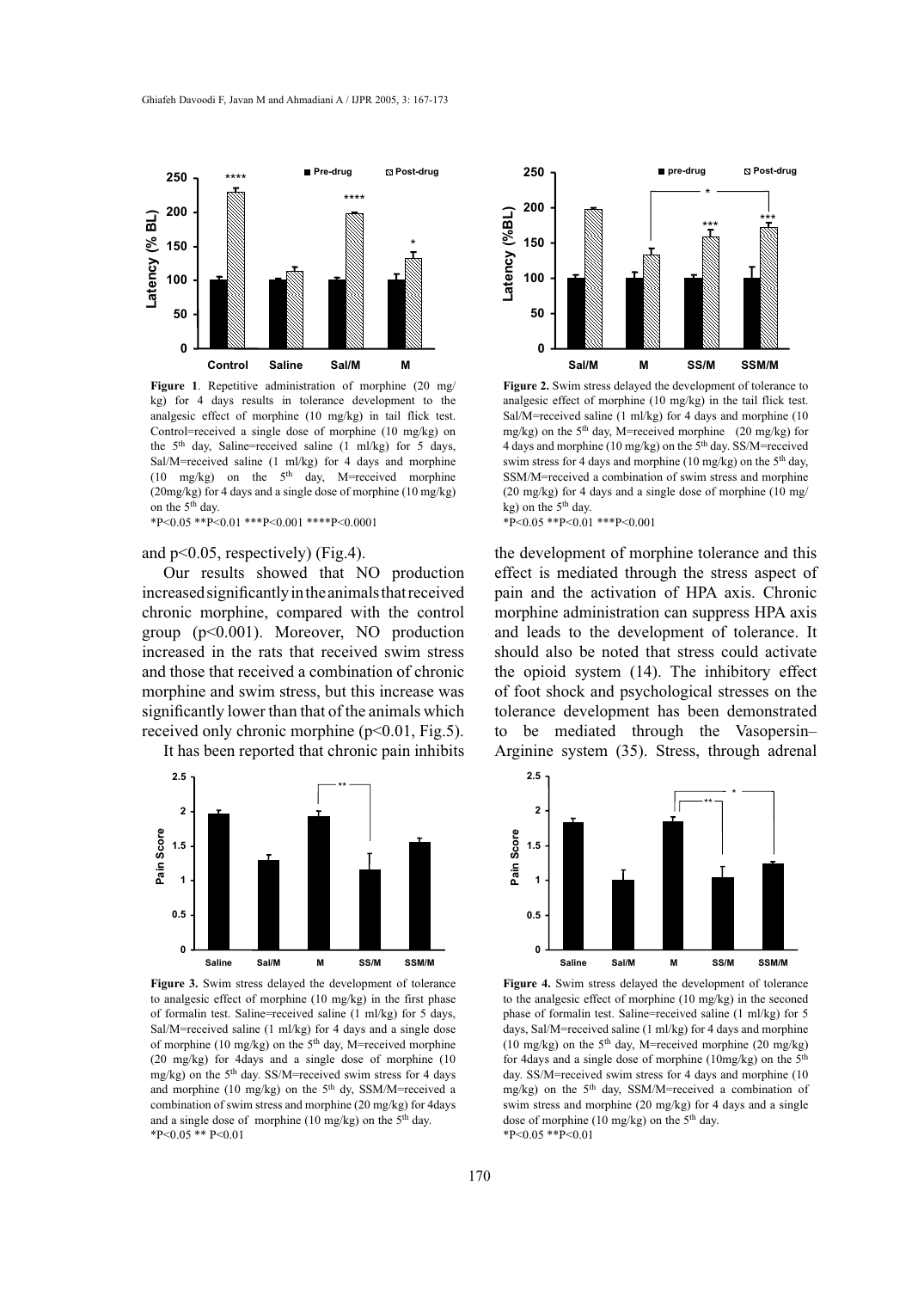glucocorticoids and ACTH, can prevent the development of tolerance to morphine analgesia (10, 11) and adrenalectomy or hypophysectomy enhances the development of analgesic tolerance (12, 13). The effects of hypophysectomy could be eliminated by the administration of ACTH (13). Therefore, it is possible that stress induced HPA activity contributes to the inhibitory effect of pain on the development of morphine tolerance (3). Finally, it has been shown that low doses of β–endorphin and morphine increase the secretion of corticosterone, while higher concentrations of opiates (e.g. the chronic administration of morphine) decreases it (36, 37). The inhibitory effect of morphine on the corticosterone secretion in pups exposed to chronic morphine reflects both decreased release of ACTH and direct inhibition of steroid synthesis caused by the chronic morphine regimen (38).

Our results showed that swim stress can attenuate the development of morphine tolerance in both tail flick (Fig. 1 and 2) and formalin tests (Fig. 3 and 4).

Treatment of rats with swim stress and the combination of chronic morphine and swim stress resulted in an increased NO production, which was significantly lower than that produced in the animals that received only chronic morphine (Fig. 5). These results indicate that swim stress could attenuate NO production probably through activation of HPA axis, which consequently results in the increased secretion of ACTH. It has also been reported that the activation of ATP sensitive potassium channels following NO production participates in development of tolerance to morphine analgesia (39). NO inhibitors could prevent the development of morphine tolerance (40) and administration of N-methyl–D-aspartate receptor antagonist and NO synthesis inhibitors, can suppress the development of morphine tolerance. Moreover, in the spinal cord of the rats rendered tolerant to morphine, the expression of nNOS increases (41). These data suggest that NO plays a role in the development of morphine tolerance. Bugajski et al. (26) suggested that NO may play a physiological role in the response of HPA axis to different stimuli. The role of endogenous NO in regulating the activity of the HPA axis remains controversial, as contradictory results



**Figure 5.** Nitric oxide levels in different groups treated for 4 days with saline 1 ml/kg (Saline), Morphine 20 mg/kg (M), Swim stress (SS) and a combination of swim stress and morphine 20 mg/kg (SSM). Nitric oxide was subjected to the assay 24 h after the last treatment.  $*P<0.05$   $*P<0.01$ 

have been reported in different preparations.

Blockage of NO synthesis significantly impaireds the release of ACTH in response to a mild electroshock and water avoidance stress, which causes rapid activation of the HPA axis (26). There are some reports that the inhibition of NOS can potentiate continuous cold water swimming (CCWS) antinociception, which indicates that the inhibition of NOS could probably affect a selective form of pain inhibition (19). N-nitro-L- arginine (L-NA) or its methyl ester (L-NAME) could potentiate antinociception elicited by the continuous cold water swimming (19, 42).

NO antagonists have been reported to reduce the development of morphine antinociceptive tolerance (22, 23). Hence, the effects of swim stress on morphine tolerance are probably the result of the inhibition of NO production. Although a moderate increase in NO production was observed following the swim stress, there was no change in morphine analgesia in this group of animals. As a result, it seems that a moderate increase in NO production alone is not sufficient for tolerance development. Chronic administration of morphine produced a significant increase in NO production, which reduced to a moderate level when morphine was combined with the swim stress. Therefore, large increases in NO levels may be responsible for tolerance development and its inhibition, even to a moderate level by the swim stress, could delay the tolerance process.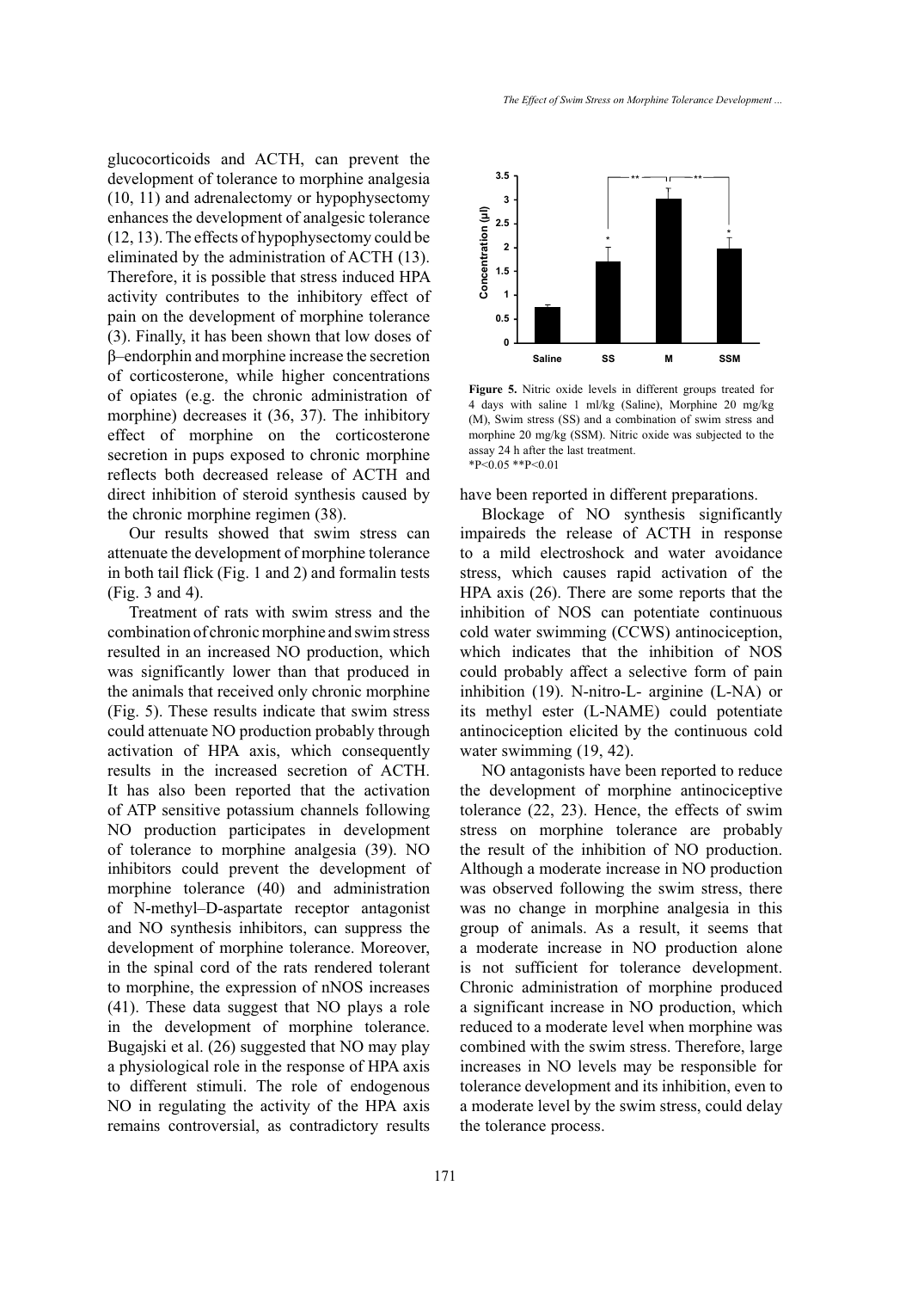#### **Acknowledgement**

The authors would like to thank Dr. Fereshteh Motamadi and Miss shabnam Kharazi (Neuroscience Research Center, Shaheed Beheshti University of Medical Sciences) for their assistance in preparing the manuscript.

#### **References**

- Bilsky EJ, Inturrisi CE, Sadee W, Hruby VJ and (1) Porreca F. Competitive and non- competitive NMDA antagonists block the development of antinociceptive tolerance to morphine,but not to selective mu and delta agonist in mice. *Pain* (1996) 68: 229-237
- Twycross RG. Opioids. In: Wall PD and Melzacd R. (2) (eds.) *The Textbook of Pain*. Churchill Livingston Ciyatel (1994) 943-962
- (3) Vaccarino AL and Couret LC Jr. Relationship between hypothalamic-pituitary-adrenal activity and blockade of tolerance to morphine analgesia by pain: astrain comparison. *Pain* (1995) 63: 385-389
- (4) Rahman AFM, Takahashi M and Kaneto H. Role of GABA ergic systems in the development of morphine tolerance in formalin treated mice*. Jpn. J. Pharmacol.* (1995) 68: 207-211
- Rahman AFM, Takahashi M and Kaneto H. (5) Development of tolerance to morphine antinociception in mice treated with nociceptive stimulants. *Jpn. J. Pharmacol.* (1993) 63: 39-64
- (6) Vaccarino AL, Marek P, Kest B, Ben-Eliyahu S, Couret LC Jr., Kao B and Liebeskind JC. Morphine fails to produce tolerance when administered in the presence of formalin pain in rats. *Brain Res.* (1993) 627: 287-240
- Pacak K, Palkovits M, Kvetnansky R, Yadid G, Kopin (7) IJ and Goldstein DS. Effect of various stressors on *in-vivo* norepinephrine release in the hipothalamic paraventricular nucleus and on the pitritaryadrenalcortical axis. *Ann. N. Y. Acad. Sci.* (1995) 771: 115-130
- (8) Sternberg EM, Glowa JR, Smith MA, Calogero AE, Listwak SJ, Aksentijevich S, Chrousos GP, Wilder RL and Golp P. Corticotropin releasing hormone related behavioral and neuroendocrine responses to stress in Lewis and Fischer rats. *Brain Res.* (1992) 570: 54-60
- (9) Aloisi AM, Steenbergen HL, Van depoll NE and Farabollini F. Sex-dependent effects of restraint on nociception and pituitary-adrenal hormones in the rat. *Physiol. Behav.* (1994) 55: 789-793
- (10) Hendrie CA. ACTH: a single pretreatment enhances the analgesic efficiency of and prevent the development of tolerance to merphine. *Physiol. Behav.* (1988) 42: 41-45
- (11) Takahashi M, Sugimachi K and Kaneto H. Role of adrenal glucocorticoids in the blockade of analgesic tolerance to morphine by footshock stress

exposure in mice. *Jpn. J. Pharmacol.* (1989) 51: 329-336

- Wei E. Morphine analgesia, tolerance and physical (12) dependence in the adrenalectomized rat. *J. Pharmacol.* (1973) 47: 693-699
- (13) Holaday JW, Dallman MF and Loh HH. Effect of ACTH and hypophesectomy on opiate tolerance and dependence. *Life Sci.* (1979) 24: 771-782
- (14) Vaccarino AL, Nores WL, Soignier RD and Olson RD. The role of corticosterone in the blockade of tolerance to morphine analgesia by formalin-induced pain in the rat. *Neuroscience Letters* (1997) 232: 139-142
- Iyengar S, kim HS and Wood PL. Mu, k and ε opioid (15) receptor modulation of the hypothalamic-pituitaryadrenocortical (HPA) axis: Subchronic tolerance studies of endogenous opioid peptides. *Brain Res.* (1987) 435: 220-226
- (16) Gonzalvez ML, Milanes MV and Vargas ML. Effect of acute and chronic administration of mu and K opioid agonists on the hypothalamic-pituitary-adrenocortical axis in the rat. *Eur. J. Pharmacol.* (1991) 200: 155- 158
- (17) Martinez JA, Vargas ML, Fuente T, Del Rio J and Milanes MV. Plasma ß-endrophin and cortisol levels in morphine tolerant rats and in naloxone-induced withdrawal.*Eur. J. Pharmacol.* (1990)182: 117-123
- (18) Pechnick RN. Effect of opioids on the hypothalamuspituitary-adrenal axis. *Ann. Rev. Pharmacol. Toxicol.* (1993) 32: 353-382
- (19) Spinella M and Bodnar RJ. Nitric oxide synthase inhibition selectively potentiates swim stress antinociception in rat. *Pharmacol. Biochem. Behav.*  (1994)272 :47 -33
- (20) Adams ML, Kalicki JM, Meyer ER and Cicero TJ. Inhibition of the morphine withdrawal syndrome by a nitric oxide synthase inhibitor, NG-nitro-L-arginine methylester. *Life Sci.* (1993) 52: 245-249
- (21) Cappindijk SL, De Vries R and Dzoljic MR. Inhibitory effect of nitric oxide (NO) synthase inhibitors on naloxone-precipiated withdrawal syndrome in morphinedependent mice. *Neurosci. Lett.* (1993) 162: 97-100
- (22) Elliott K, Minami N, Kolesnikov YA, Pasternak GW and Inturrisi CE. The NMDA receptor antagonists, Ly 274614 and MK-801 and the nitric oxide syn thase inhibitor, N<sup>G</sup>-nitro-L-arginine, attenuate analgesic tolerance to the mu-opioid morphine but not to Kappa opioids. *Pain* (1994) 56: 69-75
- (23) Majeed NH, Przewlocka B, Machelska H and Prezewlocki R. Inhibition of nitric oxide synthase attenuate the development of morphine tolerance and dependence in mice. *Neuropharmacology* (1994) 33: 189-162
- Pataki I and Telegdy G. Further evidance that nitric (24) oxide modifies acute and chronic morphine actions in mice. *Eur. J. Pharmacol.* (1998) 357: 157-62
- (25) Mayer DJ, Mao J, Holt J and Price DD. Cellular mechanisms of neuropathic pain, morphine tolerance, and their interactions. *Proc. Natl. Acad. Sci.* (1999) 96: 7731-7736